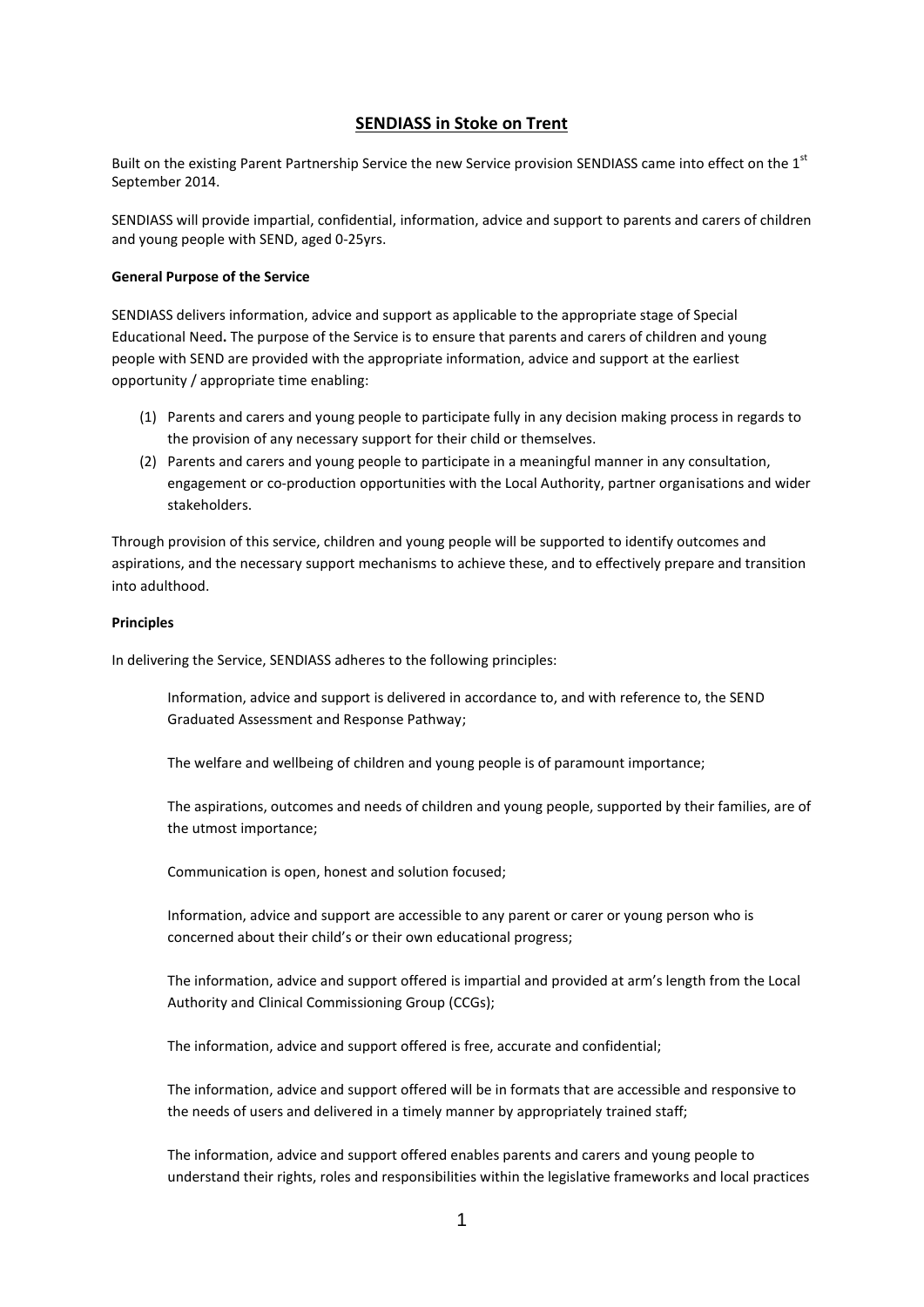applicable to SEND, maximising their participation in the assessment / planning / decision making / delivery / review process;

The information, advice and support, and additional functions expected of SENDIASS, promotes parents and carers and young people's confidence, empowerment, independence and self-advocacy;

The information, advice and support offered enable parents and carers and young people to understand the Local Offer;

The information, advice and support offered will be inclusive of Personal Budgets guidance;

Staff providing information, advice and support services will ensure that the views and experiences of children and young people with SEND, and their parents and carers, inform strategic developments and commissioning intentions, to ensure the delivery of appropriate responsive outcome focused support;

Staff providing information, advice and support to promote parents and young people as equal partners and participants;

No parent or carer or young person is either excluded, or discouraged, or prevented from accessing information, advice and support or participating in consultation or engagement exercises (sharing their views and opinions), or otherwise discriminated against, as a consequence of their race, age, religion, culture, gender, sexual orientation, religion/beliefs, racial origin, ethnic background or disabilities.

### **Relevant Legislation and Guidance for the provision of the Service**

SENDIASS has regard to guidance, circulars and publications issued by the Department of Education in relation to this service and are responsible for complying with the requirements of all applicable enactments, inclusive of, but not limited to the following:

- The Children and Families Act 2014 (Part 3, in particular Section 32)
- The SEND Code of Practice January 2015 (0-25)
- Mental Capacity Act 2005
- The Equalities Act 2010
- The Care Act 2014
- The Health and Social Care Act 2012
- The Education Act 1996
- The Children's Act 1989
- The Chronically Sick and Disabled Person's Act 1970
- The Special Educational Needs and Disability Regulations 2014
- The Special Educational Needs (Personal Budgets) Regulations 2014

SENDIASS maintains membership of, consults and has regard to the practice standards, guidance, communications and publications of the Information, Advice and Support Services Network (formally known as the National Parent Partnership Network, referred to IASSN for the remainder of the document)

The following legal requirements are placed upon Local Authorities: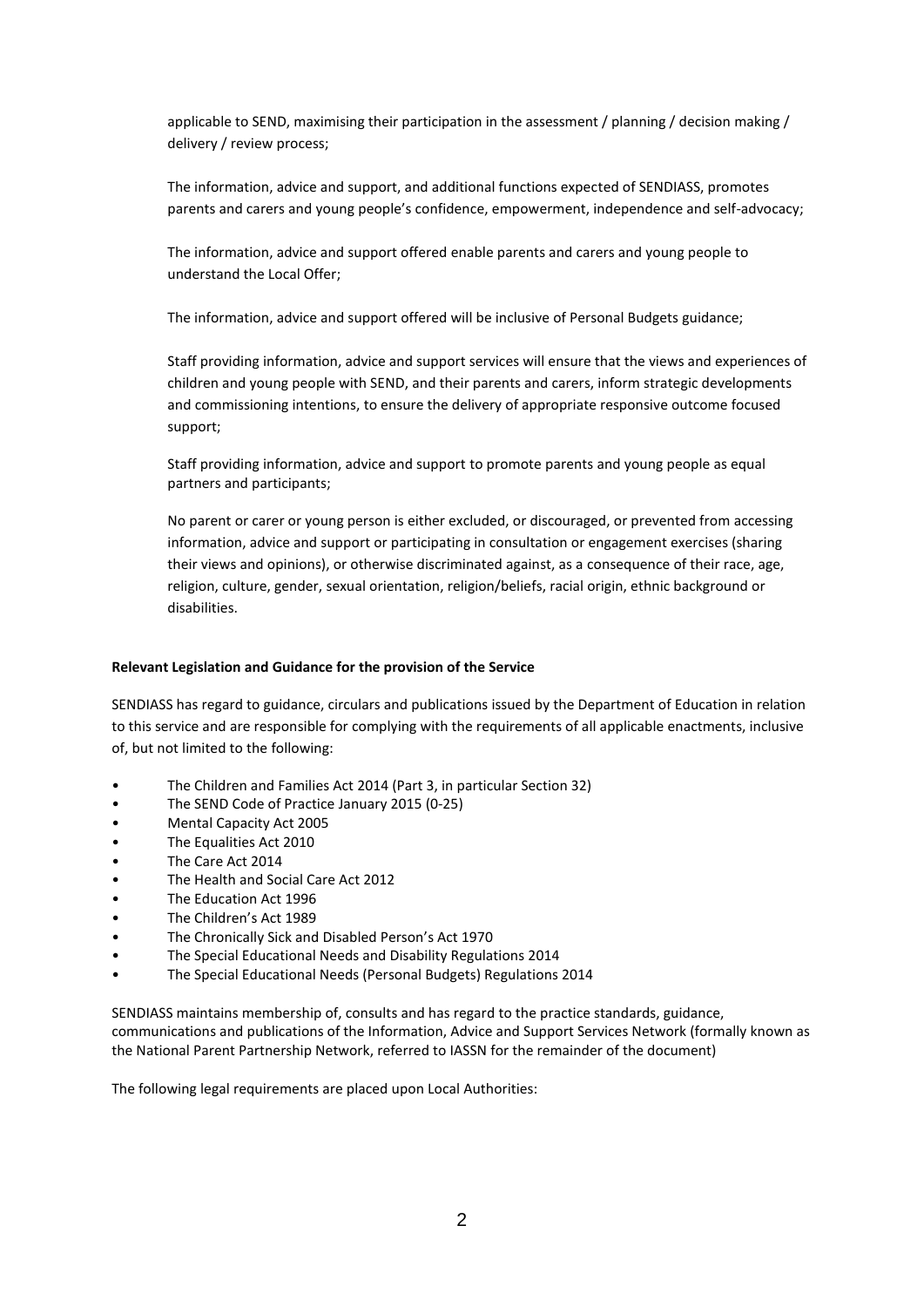## *Participation of parents, children and young people*

(Section 19 of The Children and Families Act 2014 / Chapter 1 SEND Code of Practice January 2015)

*1.1 Section 19 of the Children and Families Act 2014 makes clear that local authorities, in carrying out their functions under the Act in relation to disabled children and young people and those with special educational needs (SEN), must have regard to:*

- *(1) the views, wishes and feelings of the child or young person, and the child's parents*
- *(2) the importance of the child or young person, and the child's parents, participating as fully as possible in decisions, and being provided with the information and support necessary to enable participation in those decisions*
- *(3) the need to support the child or young person, and the child's parents, in order to facilitate the development of the child or young person and to help them achieve the best possible educational and other outcomes, preparing them effectively for adulthood*

## *Provision of Information Advice and Support*

(Sections 19(c), 26(3), 32 and 49 of the Children and Families Act 2014 / Chapter 2 SEND Code of Practice)

*2.1 Local authorities must arrange for children with SEN or disabilities for whom they are responsible, and their parents, and young people with SEN or disabilities for whom they are responsible, to be provided with information and advice about matters relating to their SEN or disabilities, including matters relating to health and social care. This must include information, advice and support on the take-up and management of Personal Budgets. In addition, in carrying out their duties under Part 3 of the Children and Families Act 2014, local authorities must have regard to the importance of providing children and their parents and young people with the information and support necessary to participate in decisions.*

*2.2 Local authorities must take steps to make these services known to children, their parents and young people in their area; head teachers, proprietors and principals of schools and post-16 institutions in their area, and others where appropriate.*

*2.3 They must ensure that their Local Offer includes details of how information, advice and support related to SEN and disabilities can be accessed and how it is resourced.*

*2.4 Information, advice and support should be provided through a dedicated and easily identifiable service. Local authorities have established Parent Partnership Services to provide information, advice and support to parents in relation to SEN. In addition, many local authorities provide or commission information, advice and support services for young people. Local authorities should build on these existing services to provide the information, advice and support.*

*2.5 Information, advice and support services should be impartial, confidential and accessible and should have the capacity to handle face-to-face, telephone and electronic enquiries.*

*2.6 Local authorities should involve children, young people and parents (including local Parent Carer Forums and Youth Forums) in the design or commissioning of services providing information, advice and support in order to ensure that those services meet local needs. Local authorities should do this in a way which ensures that children, young people and parents feel they have participated fully in the process and have a sense of coownership.*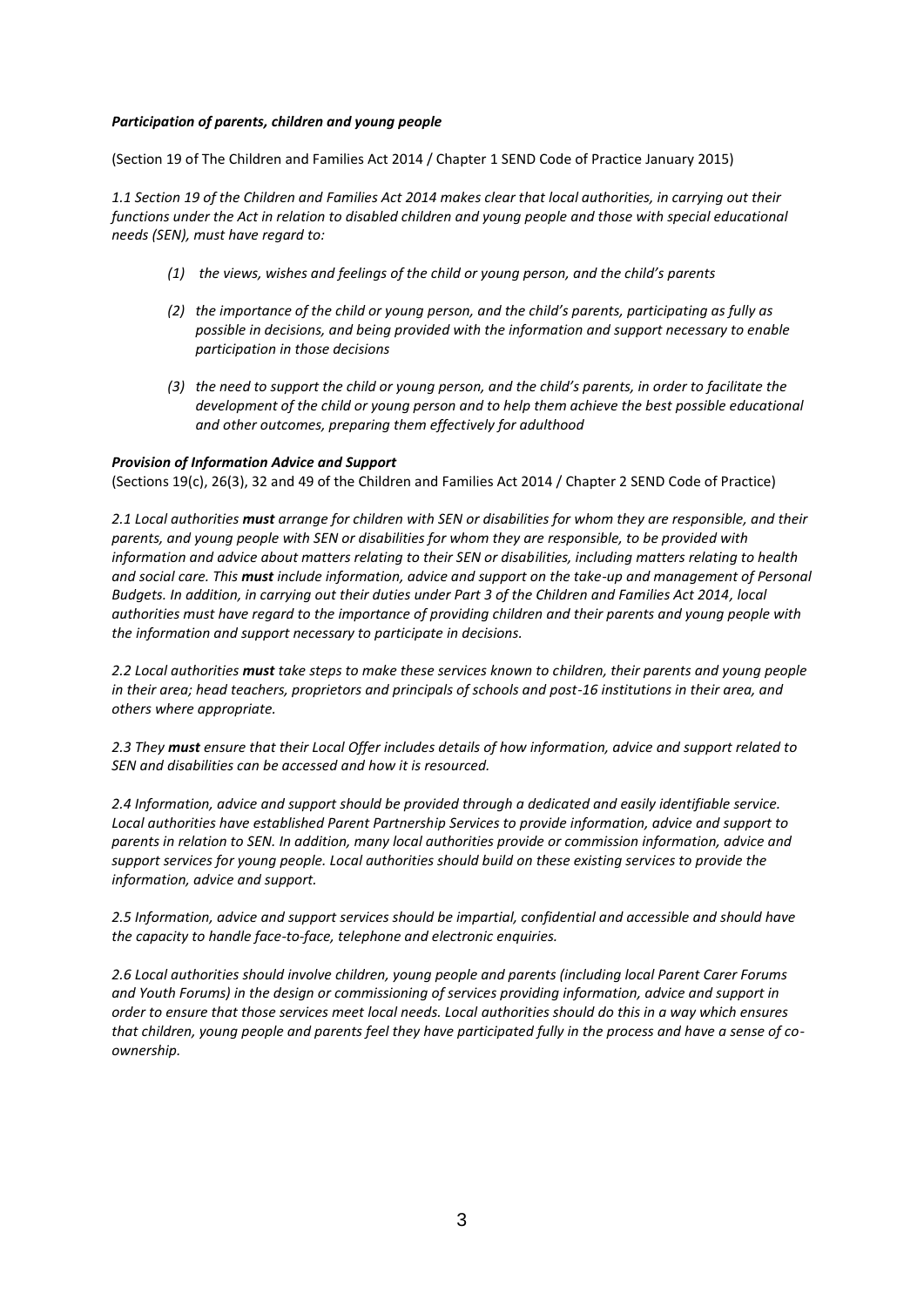## **Objectives, Specific Service Inputs and Required Service Outcomes**

Through the provision of high quality, accurate information, advice and support, given in a timely manner to parents and carers and young people through the Graduated Response and Education, Health and Care Statutory Assessment and Plan Pathway.

SENDIASS is committed to engagement, co-production, co-design, co-delivery and co-review with parents and carers and young people across the spectrum of support mechanisms and services for children and young people with SEND, driving service improvement through ensuring they are reflective of and responsive to local need.

## **Stoke on Trent's Stronger Together Priority Outcomes**

The overarching aim of Stronger Together is to ensure all disabled children, young people and adults are able to live healthy, full and fulfilling lives.

- **(1)** The **best start in life** for children and young people who have SEND through the provision of information, advice and support at the earliest opportunity to parents and carers; empowering parents and carers and young people to make an informed decision in regards to sourcing and securing the right support at the right time for their child, encouraging the development of early milestones in a safe and stimulating manner, which will in turn maximise life chances.
- **(2)** Access to **Lifelong Learning** opportunities for children and young people with SEND which will be achieved through the provision of information, advice and support to their parents and carers to ensure access to appropriate and meaningful educational and learning/skills development opportunities that prepares children and young people for adulthood and enables them to take their place as full citizens.
- **(3)** Through the provision of information, advice and support to parents and carers, children and young people with SEND and their families will be able to exercise **choice and control** over the way in which they live their lives.
- **(4)** Ensuring that children and young people with SEND have equal access to universal services and **community opportunities** through the provision of information, advice and support. Such opportunities are shaped and informed via meaningful engagement with parents and carers and young people.
- **(5) Good health** (both physical and emotional wellbeing) will be achieved through listening to parents and carers and young people, and valuing their contribution as an equal partner; this combined with purposeful engagement and consultation will result in improved health outcomes and reduced health inequalities for children and young people with SEND.
- **(6)** Meaningful engagement with parents and carers and young people, and the provision of information, advice and support at the right time will promote a **strong voice for disabled people and their families.**
- **(7) Staying Safe:** We will enable all disabled people to live safer lives and protect the most vulnerable.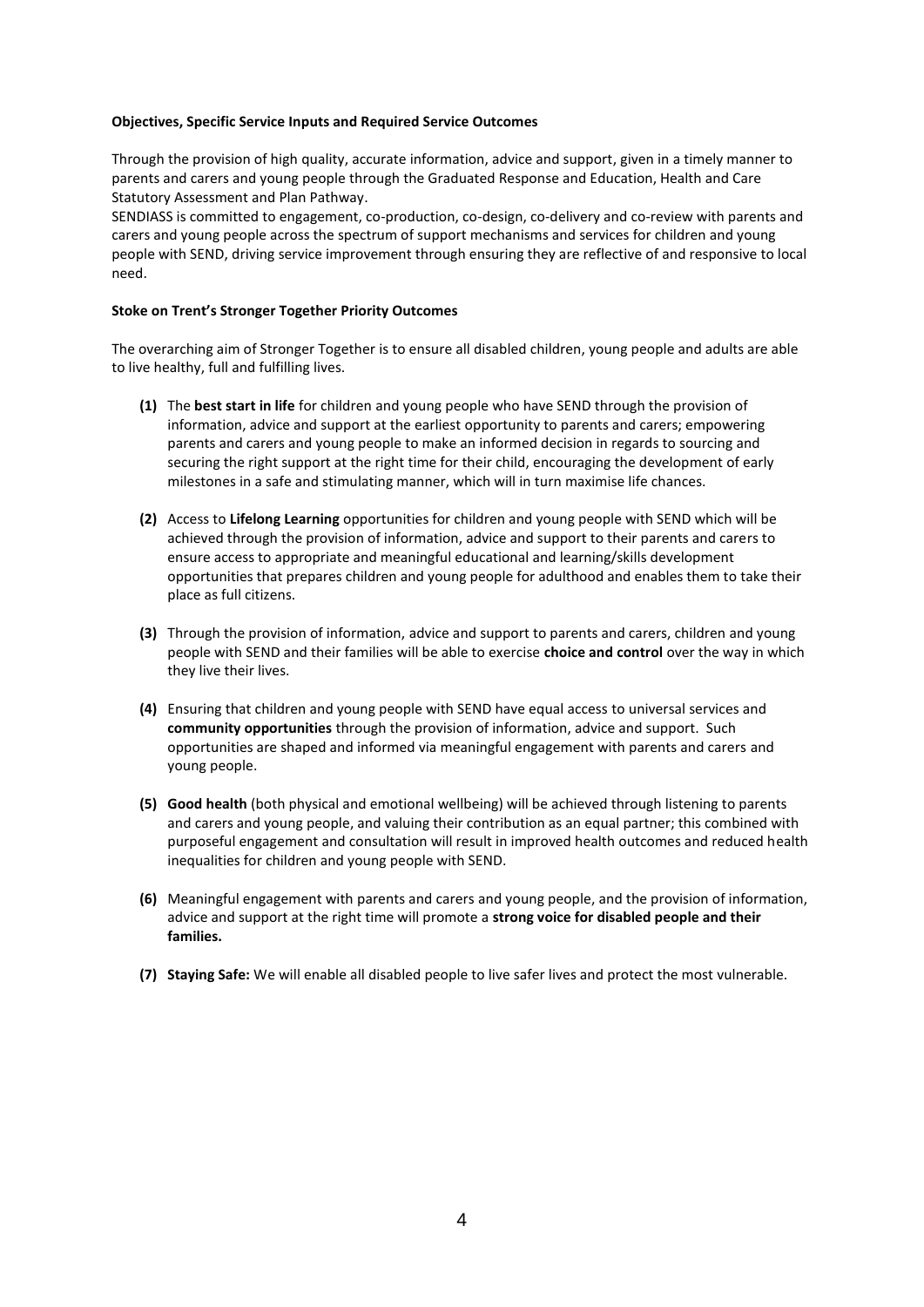## **Specific Service Inputs and Service Outcomes**

The **specific service inputs** for the provision of information, advice and support are as follows**:**

The provision of free and impartial information, advice and support to parents and carers of children and young people who are not making the expected educational progress, or have SEND, through a specifically tailored casework service, at the earliest / appropriate opportunity, in matters relating to:

- (1) Special Educational Needs and/or Disabilities
- (2) Education
- (3) Health
- (4) Social Care

The provision of a specifically tailored casework service may include, but is not limited to:

- (1) Telephone helpline support
- (2) Provision of accessible written information, advice and support, including: leaflets, information packs and the provision of a specific website
- (3) Attendance at meetings, as appropriate

The provision of information, advice and support should be applicable to the child/young person's education setting, with recognition of the individual's outcomes and aspirations;

The views, needs and opinions of parents and carers of children and young people who are not making the expected educational progress or have a diagnosed SEND are listened to and valued, starting from the initial point of concern;

SENDIASS provides, in addition to our existing support functions, Independent Support (upon request) to children and young people with SEND, and their parents and carers, who are eligible for an Education Health and Care Assessment/ Plan (referred to as EHCP for the remainder of the document) to ensure these are representative of lifelong outcomes and aspirations.

Provide information, advice and support in regards to the Local Offer;

Provide information, advice and support in regards to Personal Budgets;

- **(a)** SENDIASS works with parents and carers of children and young people with SEND, and those providing support, to facilitate impartial, open, honest and solution focused conversations;
- **(b)** SENDIASS supports parents and carers of children and young people with SEND to make a complaint, and pursue the appropriate action, as per the relevant organisations procedure and policy, where necessary;
- **(c)** SENDIASS challenge the provision of poor practice across education, health and social care. Should these issues not be rectified the Service lead will report these issues to senior management;

Engage with parents and carers, of children and young people with SEND, in a meaningful and purposeful manner across education, health and social care in order to inform service delivery and future commissioning intentions;

To collate and share the experiences, wishes and feedback of parents and carers, of children and young people with SEND, with the Local Authority in an appropriate manner and format;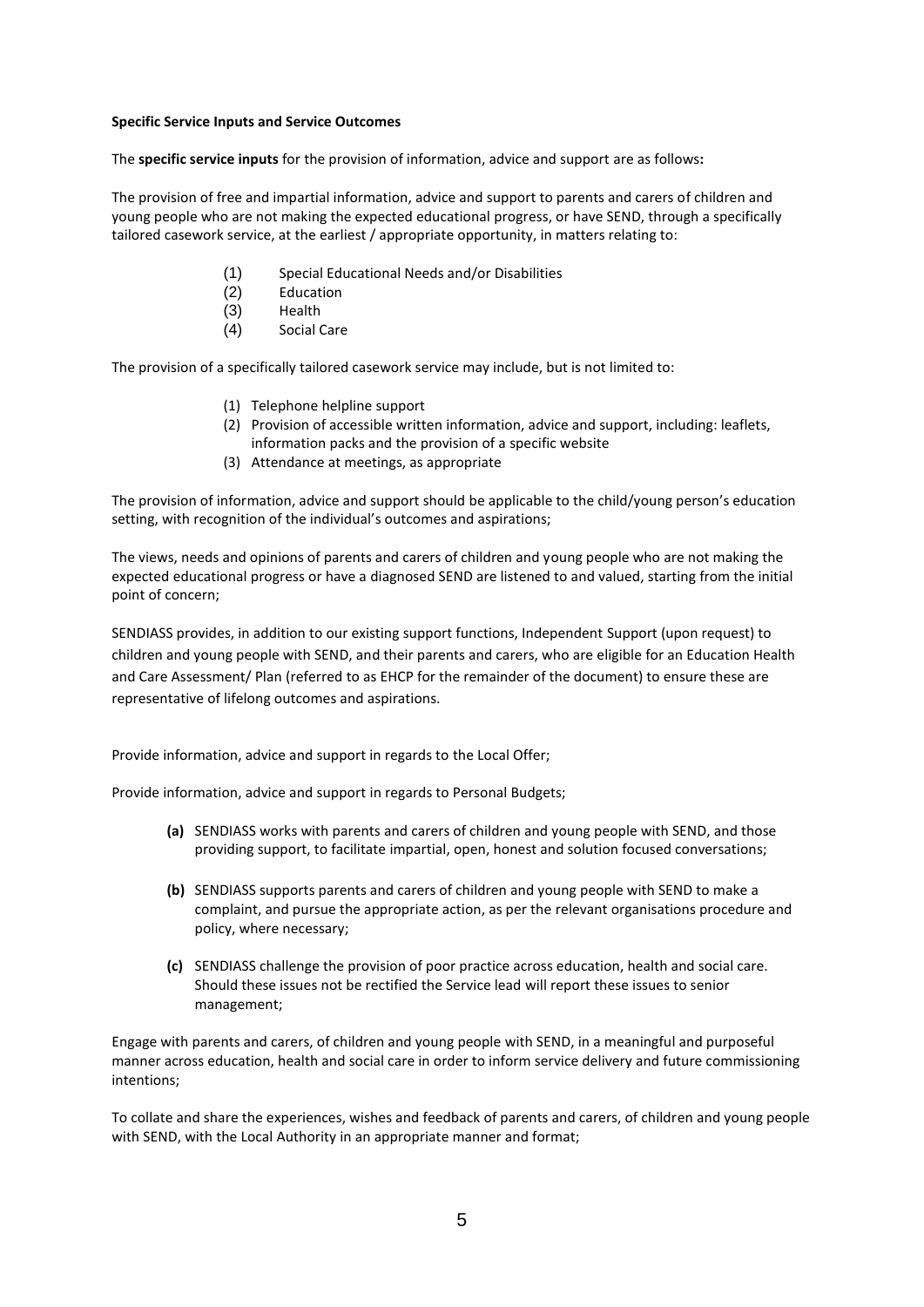Encourage parents and carers, of children and young people with SEND, to engage, participate and respond to Local Authority and partner organisation's consultation events;

To provide training to parents and carers, of children and young people with SEND, through PEGiS on a range of topics and issues (responsive to local need and requests) including participation;

To provide information, advice and support, upon request, to individual professionals and organisations, in regards to positively engaging with parents and carers of children and young people with SEND.

The required **Service Outcomes** are as follows:

- Parents and carers and young people are provided with the necessary accurate impartial information enabling them to play an informed role in the assessment / decision making process / support planning process, including sign posting to relevant services and support mechanisms applicable to their circumstance;
- Parents and carers and young people feel empowered, knowledgeable, confident and independent;
- Parent and carers and young people feel respected, listened to and valued support is personalised, reflective of needs;
- The right support is delivered at the right time to children and their families, maximising their life chances and potential through the provision of early intervention;
- The service encourages resilience and independence;
- Inequalities experienced by children and young people with SEND, and their families, are reduced;
- The wellbeing of both the child and family are promoted/sustained;
- Parents and carers, of children and young people with SEND, are able to navigate the Local Offer, and identify support services applicable to their circumstances;
- Parents and carers, of children and young people with SEND, understand and feel confident to manage a Personal Budget;
- Individualised Person Centred EHCP's which are built upon the direct needs and aspirations of children and young people with SEND and their families.
- The outcomes and aspirations of children and young people are identified, and the appropriate support mechanisms are employed to achieve these;
- Children and young people with SEND are appropriately supported and prepared for the transition to adulthood;
- Open, honest and trusted relationships between parents and carers, of children and young people with SEND, and professionals are forged and maintained;
- Parents and carers, of children and young people with SEND, work in partnership with professionals, and their respective organisations;
- Poor practice is challenged;
- The practice of education, health and social care is in line with legal requirements and statutory duties;
- Early conflict resolution achieves: reduction in the number of complaints and instances of Tribunal, where appropriate;
- Children and young people with SEND, and their families, are sign posted to relevant agencies, to enable them to access community based opportunities and services which are of a high quality;
- Parents and carers, of children and young people with SEND, feel confident and able to engage with the local authority and education settings.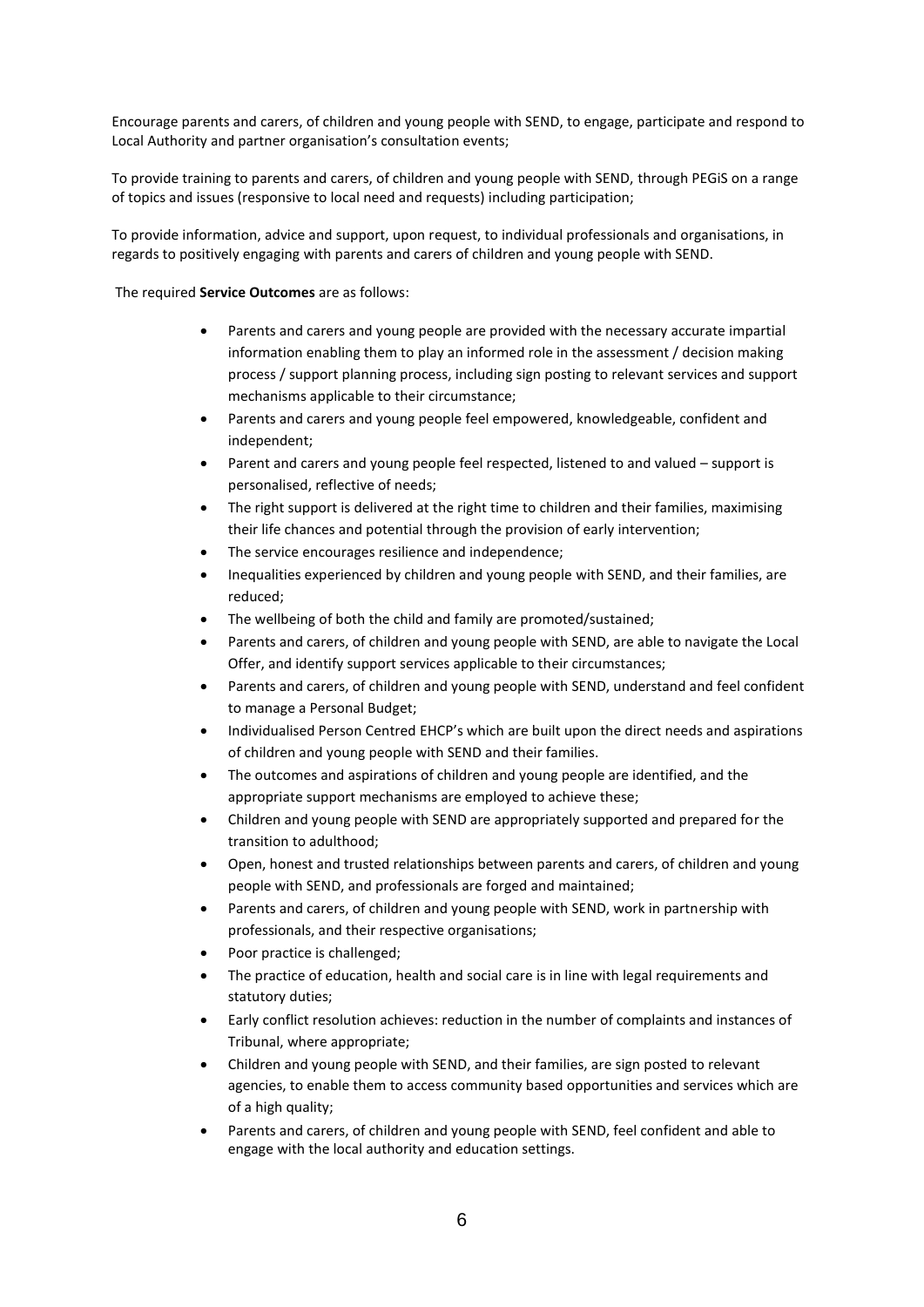## **Eligibility Criteria**

SENDIASS provides information, advice and support to parents and carers of children and young people who:

- **(1)** are aged  $0 25$  years
- **(2)** have SEND this includes supporting parent and carers:
	- **(a)** who are concerned about their child's educational progress (no diagnosis)
	- **(b)** whose child is undergoing assessment
	- **(c)** whose child has a diagnosed Special Educational Need and/or a Disability
- **(3)** ordinarily reside in Stoke on Trent

SENDIASS is required to register with and maintain active membership of the IASSN – West Midlands Region.

Should the child or young person have an existing SEN Statement or require an Assessment / EHCP (including those requiring a transfer) the responsibility to provide information, advice and support to parents and carers and young people will become that of the Authority they reside in.

The IASSN West Midlands Region consists of the following localities:

- Birmingham
- Coventry
- Dudley
- Herefordshire
- **Sandwell**
- Solihull
- Shropshire
- Telford and Wrekin
- Staffordshire
- **Stoke**
- Walsall
- Warwickshire
- Wolverhampton
- Worcestershire

### **Referrals**

### **Self-Referrals**

Parents and Carers and Young People may make referrals and requests for the provision of information, advice and support directly to SENDIASS via but not limited to:

- **(1)** SENDIASS dedicated telephone helpline
- **(2)** SENDIASS dedicated e-mail address
- **(3)** Written request/referral to SENDIASS office/email/web address
- **(4)** Verbal referrals, for example at parent and carer events and information sessions

## **Professional referrals**

SENDIASS, on occasion, may receive referrals from professional bodies including, but not limited to:

- **(1)** SEN Assessment and Monitoring Team;
- **(2)** Independent Support Agency (Core Assets);
- **(3)** Social worker;
- **(4)** Family support Worker;
- **(5)** Health Professionals;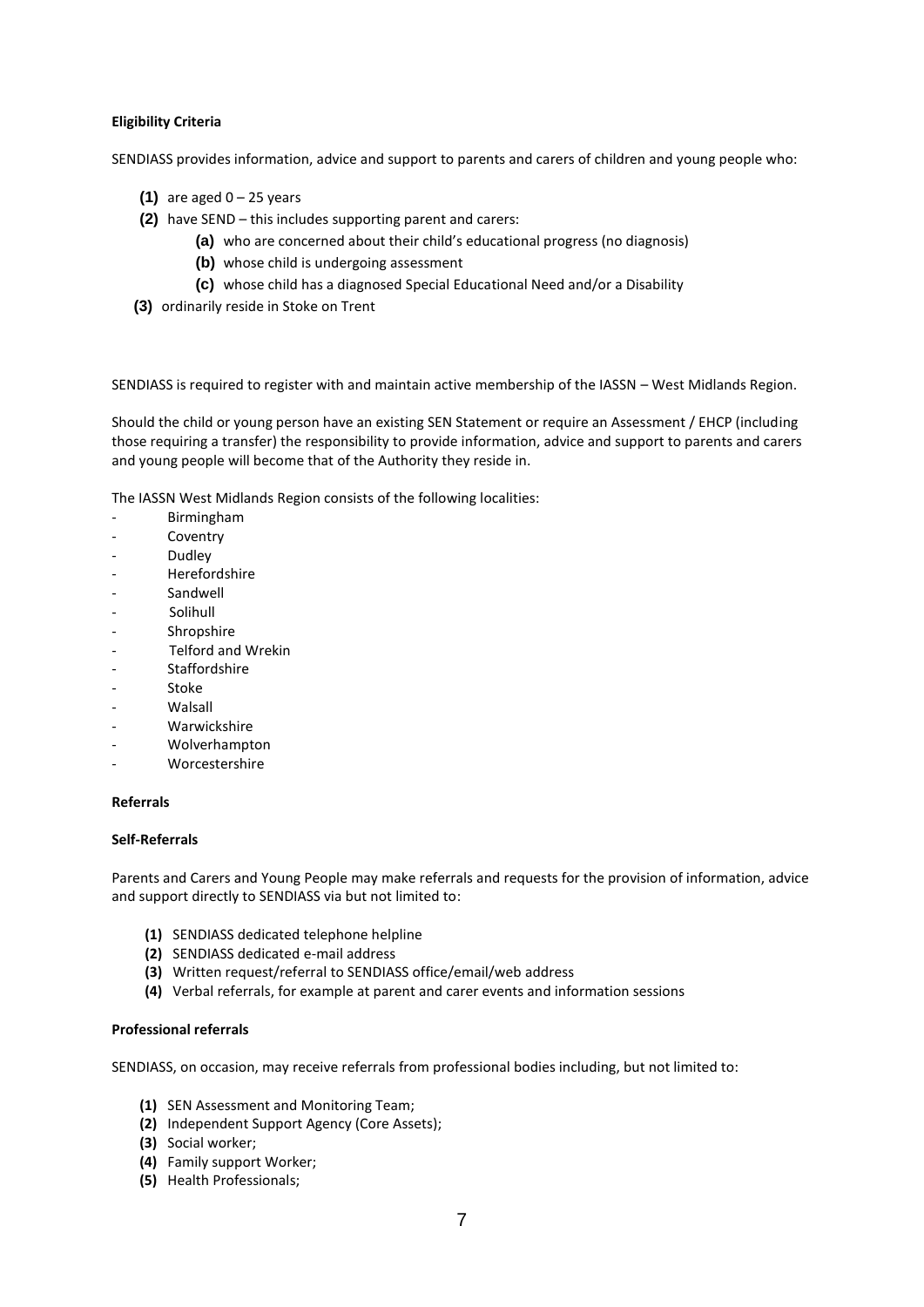- **(6)** School staff;
- **(7)** Service Co-ordinators.

SENDIASS accepts referrals from professional bodies where it is felt that parents and carers and young people would benefit from the provision of impartial information, advice and support however they are unlikely to or are unable to seek this provision independently for any reason.

SENDIASS accepts referrals from professional bodies where the consent to disclose and share information has been obtained from the parent or carer or young person by the referring party, prior to contact.

SENDIASS accepts referrals from Core Assets Independent Support Agency, where the parent or carer or young person requires information, advice and support that exceeds the role of an Independent Supporter.

## **Referral Response time**

SENDIASS endeavours to respond to referrals and enquiries within one working day, wherever possible in keeping with the principle of earliest intervention and delivery of the right support at the right time.

SENDIASS has a period of two working days in order to respond to an initial referral or enquiry request.

## **Referral Information**

Upon receipt of each new referral, SENDIASS obtains the following information, as a minimum requirement:

- **(1)** Referral Source should this not be the parent/carer/young person;
- **(2)** Name of parent/carer/young person/child;
- **(3)** Contact Details including preferred method of contact and any specialist requirements for example large print or easy read literature;
- **(4)** Name of child/young person;
- **(5)** Date of Birth of child/young person;
- **(6)** Education setting attended by child/young person;
- **(7)** Overview of needs of child/young person including any diagnosis;
- **(8)** Reason for referral;
- **(9)** The current stage at which the child or young person is at;
- **(10)** How the parent or carer or young person became aware of the Service;
- **(11)** Ethnicity of parent/carer/young person.

## **Individual Casework Service**

A bespoke casework service will help parents and carers and young people to feel knowledgeable, confident and empowered in discussions and decisions in relation to SEND matters.

Casework will be an individual approach offered by appropriately trained and skilled staff and volunteers specifically tailored to the needs of the individual parent and carers and young people in order to move towards positive outcomes.

Staff and volunteers delivering IASS will build positive relationships with parents and carers and young people through the employment of open, honest and solution focused conversations.

SENDIASS promotes open, honest and trusting relationships between parents and carers and young people and professional bodies and agencies promoting all parties as equal and respected partners.

SENDIASS encourages the parent or carer or young person to be proactive and initiate contact with professional bodies and lead discussions, as opposed to a reliance on the Service.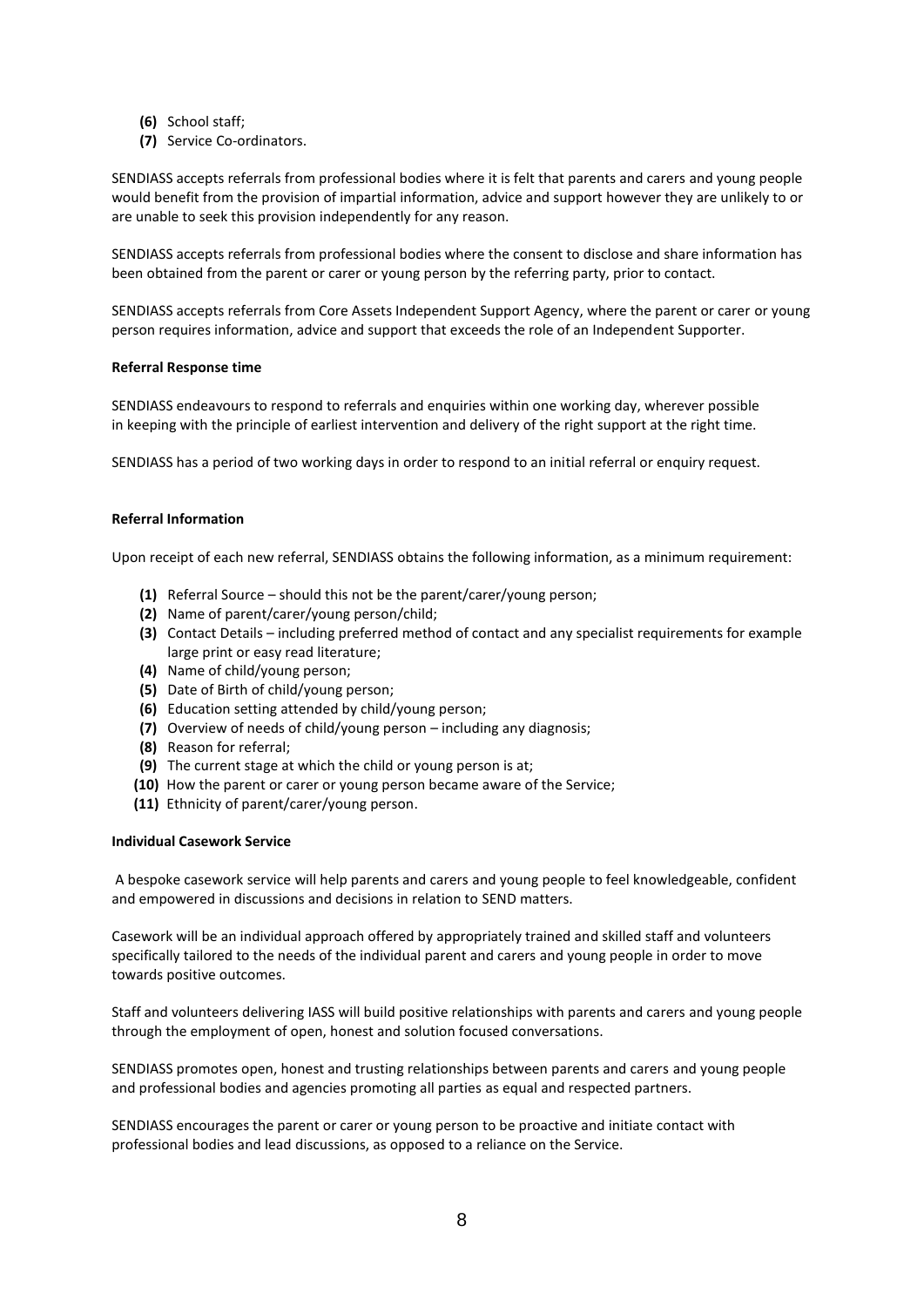An individual casework service is offered to parent and carers of children and young people of SEND, at any time upon request, this includes but not limited too:

- **(1)** Parents and carers who are concerned their child is not making the expected educational progress;
- **(2)** Parents and carers whom require support to navigate the Local Offer;
- **(3)** Parents and carers of children and young people upon initiation and completion of Early Help Assessment and Support Planning, implementation and review process;
- **(4)** Parents and Carers of children who are subject to a Child in Need Plan where education is one of the prime areas of need;
- **(5)** Parent and carers of children and young people undergoing an EHC Assessment;
- **(6)** Parents and carers of children and young people upon design, implementation and review of an EHCP (including those persons transferring from an SEN Statement);
- **(7)** Parents and carers of children and young people with SEND who wish to challenge any decision made in regards the provision of support – this can include parents and carers undertaking meditation and those whom have progressed to Tribunal;
- **(8)** Parents and carers of children and young people with SEND who wish to make a complaint against any service or professional body.

The delivery of case work can be via, but is not limited to:

- Telephone support
- Face to face support
	- **(a)** SENDIASS encourage parents and carers and young people to meet with staff and volunteers at their dedicated office space;
	- **(b)** SENDIASS undertake meetings at the home of parents and carer's in exceptional cases where the parent or carers is unable to travel to the SENDIASS office;
	- **(c)** SENDIASS support parents and carer's and young people through attendance at meetings and decision making forums.
- Written support and information (in accessible formats) is sent on request via letter or e-mail

Information, advice and support on matters relating to social care, education and health, delivered as per individual need and circumstance:

- **(1)** Signposting to appropriate support services;
- **(2)** Support to interpret and apply the law and local practices and applying this to their own situation;
- **(3)** Support for parents/carers and young people during an Education Health Care Plan (EHC) assessment;
- **(4)** Support during the transfer of a Statement of SEN to an EHC Plan;
- **(5)** Access to an Independent Supporter during an EHC assessment;
- **(6)** Support to access and navigate the Local Offer;
- **(7)** Support to organise, prepare for and attend meetings:
	- **(a)** During the course of the meeting the officer shall record in brief the key points and actions;
	- **(b)** The officer shall reflect upon and review the meeting with the parent or carer or young person following completion of the meeting to ensure clarity and add to the Service data base;
	- **(c)** In instances where the officer has not attended the meeting, the officer shall contact the parent or carer or young person post meeting, to review the meeting and offer additional support, if appropriate;
- **(8)** Presentation of clear, concise and accurate information to parents and carers and young people to enable an informed decision to be made;
- **(9)** Support parents and carers and young people to view potential service provisions and establishments and assess suitability from an objective viewpoint;
- **(10)** Support parents and carers and young people to challenge poor practice;
- **(11)** Support parents and carers and young people to compile and submit complaints via the appropriate channels across social care, education and health provisions;
- **(12)** Inform parents and carers and young people on the Local Authority's processes for Resolving Disagreements;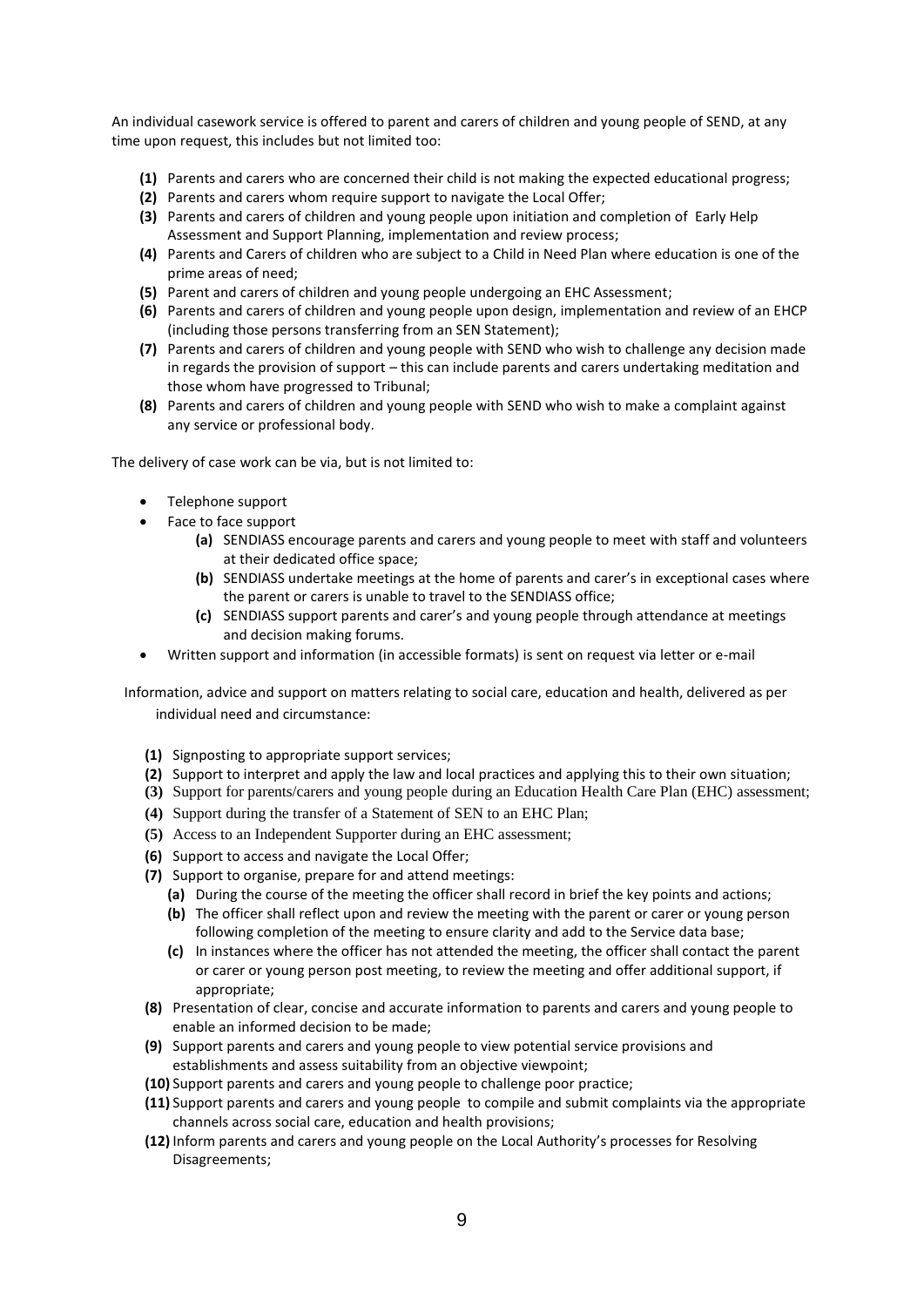- **(13)** Support parents and carers and young people who are undertaking informal disagreement resolution or mediation with support services and agencies;
- **(14)** Support parents and carers and young people who are undertaking tribunal proceedings in their preparation;
- **(15)** Liaise with professionals and support agencies in order to understand the family circumstances; encouraging open, honest and solution focused conversations through promotion of parents and carers and young people as equal partners.

SENDIASS shall not contact any professional or service provider on behalf of the parent or carer or young person without their express consent to do so.

SENDIASS shall not attend any meeting on behalf of a parent or carer or young person. The officer will only attend meetings where the parent or carer or young person is in attendance also.

## **Empowerment, Training and Information Sharing**

### **Literature and materials**

SENDIASS ensures all promotional and information literature and leaflets includes their individual logo, which is different to that of the Local Authority, in order to demonstrate impartiality.

SENDIASS ensures a leaflet detailing the purpose of the service and how to make a referral is produced as standard and includes contact details.

SENDIASS ensures a leaflet detailing the role of Independent Support is produced as standard.

SENDIASS can select to co-produce the Independent Support leaflet with the Core Assets should both parties wish to.

SENDIASS produces a range of literature for example leaflets and information packs offering information, advice and support on a range of topics including but not limited to:

- **(1)** SEND information, advice and support
- **(2)** Early Years
- **(3)** Early Intervention
- **(4)** Transition
- **(5)** Statutory EHC Assessment Process
- **(6)** Reviews
- **(7)** Mediation and Tribunal
- **(8)** Exclusion
- **(9)** Preparation for Adulthood

SENDIASS engages with parents and carers and young people through the service's Independent Steering Group and Parent Engagement Group (PEGiS) in order to inform on content of leaflets and literature produced, this ensures that it is responsive to local need.

All literature will be produced in accessible formats upon request.

SENDIASS ensures all the materials are downloadable via their dedicated website.

SENDIASS employs a range of Social Media to advertise and publicise their service, and share information.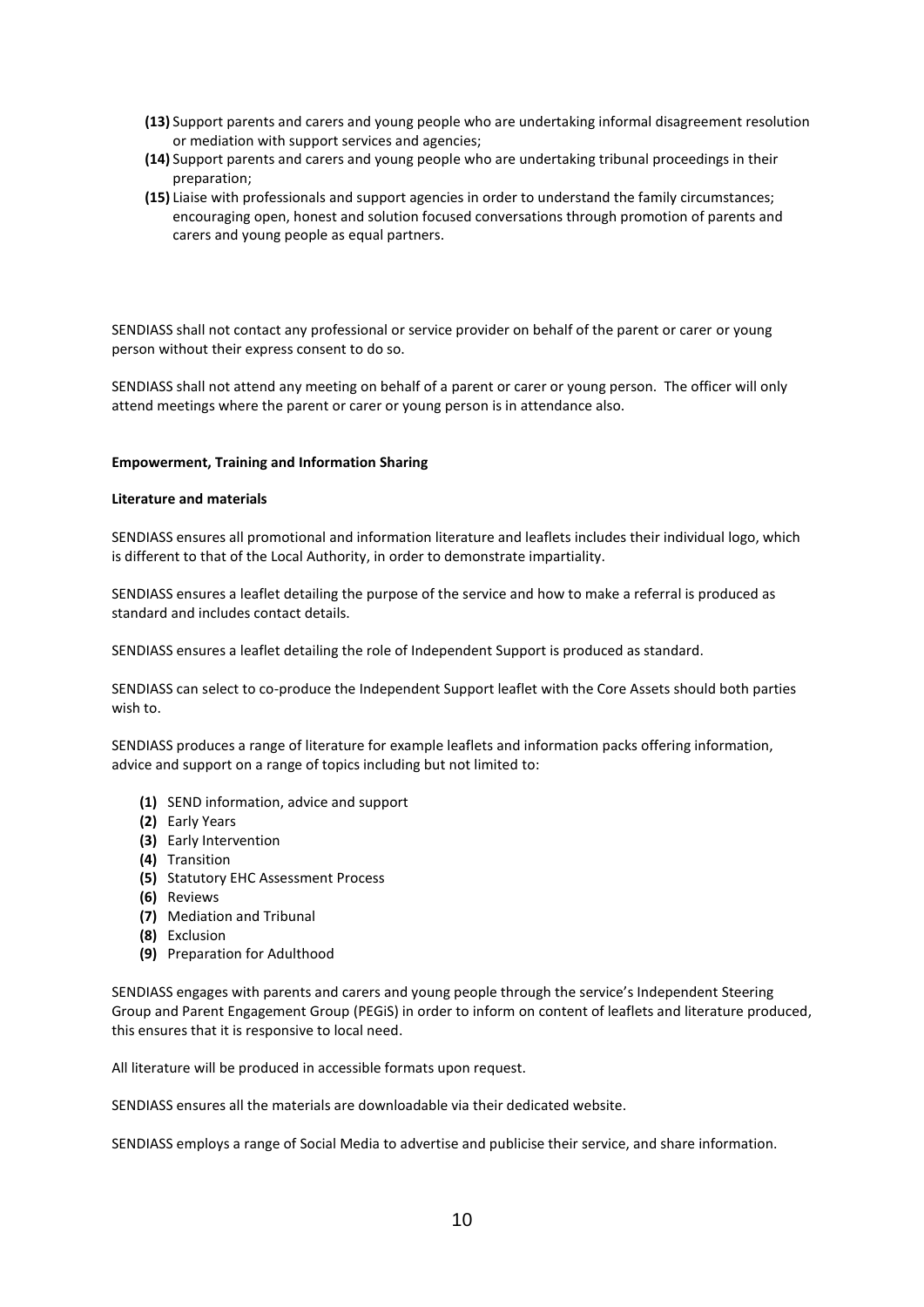## **Newsletter**

SENDIASS produces a regular publication for parents and carers and young people.

The purpose of the publication is to inform and empower parents and carers and young people about relevant topical SEND issues.

The publication may include, but is not limited to:

- An overview of the SENDIASS service including how to make referrals;
- SEN Updates;
- Local parent/carer/young people events;
- Local activities for children and young people;
- Independent, voluntary sector support organisations;

SENDIASS distributes its publication to both parents and carer's and young people directly, and to its local partners.

## **Information Sessions and Training**

SENDIASS supports local parent and parent carer forums, independent and voluntary sector support services to offer information sessions and events, where appropriate, for the benefit of parents and carers and young people.

## **Parent and Carer and Young People Engagement**

## **SENDIASS**

On delivery of IASS/IS to parents and carers and young people, the Service will seek feedback from parents and carers and young people in regards to the quality of the service delivery, informing future practice and policy and ensuring delivery of high quality information, advice and support.

SENDIASS ensures that anonymised parent and carer and young people feedback and evaluation of the IASS/IS is detailed within the Monitoring Reports; for discussion within the Steering Group.

SENDIASS engages and consults with parents and carers and young people through the Steering Group when developing and reviewing their Service Delivery Plan, as per National Quality Standards.

## **Wider Engagement**

SENDIASS has a duty to work with the local parent carer forums and other representative user groups to encourage expression of and gather the views and experiences of both children and young people with SEND and their parents and carers to inform policy, practice and future commissioning intentions across the Local Authority and partner organisations including CCG's.

SENDIASS promotes partnership working between children and young people with SEND and their parents and carers and professionals.

SENDIASS ensures that parents and carers and young people are viewed as equal partners and their contributions are listened too, understood and valid thus informing local practice and future delivery of services.

SENDIASS provides support to parents and carers and young people in regards to confidence and voicing their views and opinions in a range of environments; giving parents and carers and young people a strong and powerful voice.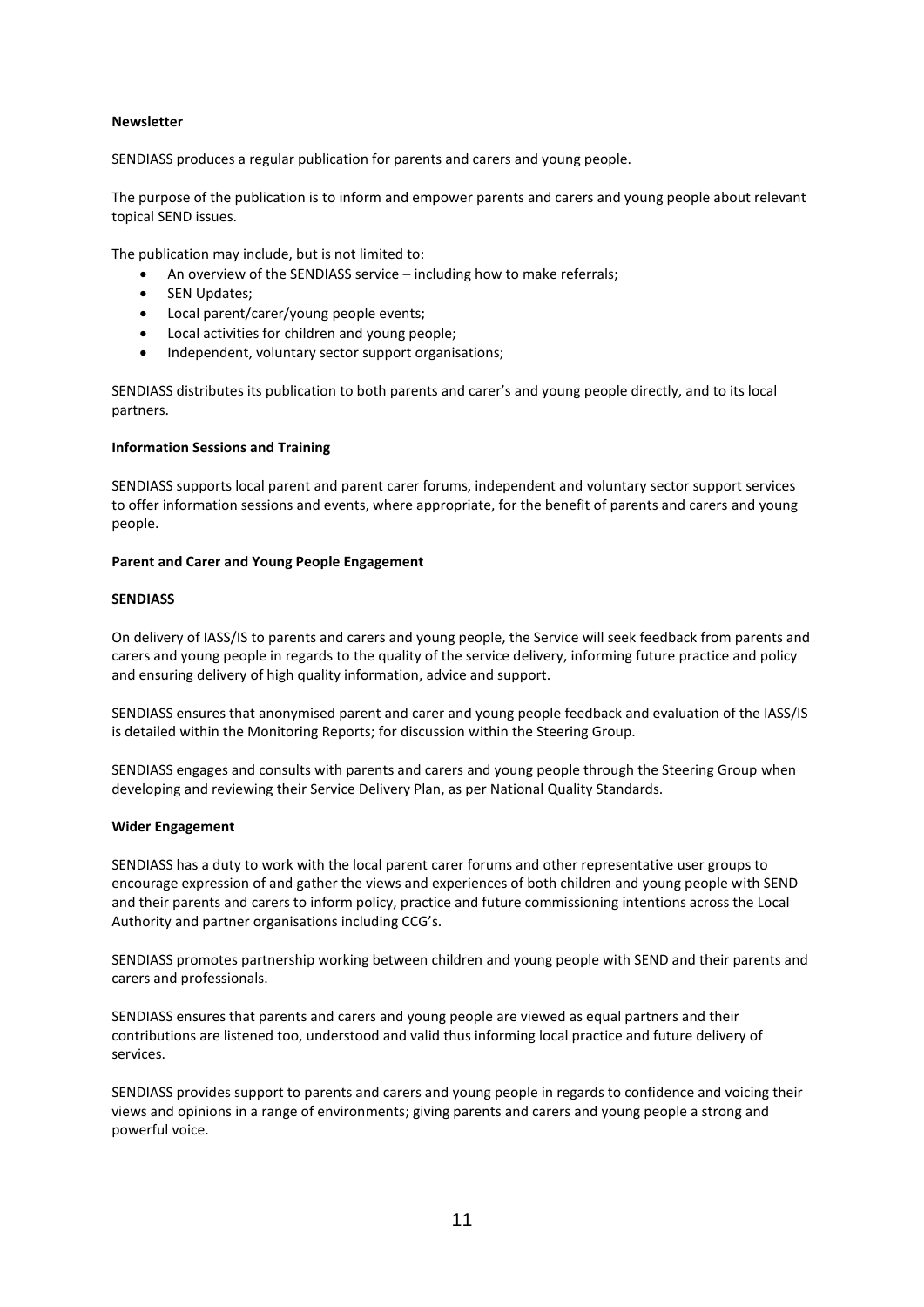On engagement with Professionals, the officer promotes proactive engagement and open communications with parents and carers and young people.

SENDIASS employs a range of techniques, including Social Media, in order to both share information with parents and carers and young people, and collate feedback/response/engagement.

SENDIASS feeds back outcomes from specific engagement exercises undertaken with parents and carers and young people, via agreed means with the person/organisation who initiated the request for engagement.

SENDIASS supports parents and carers and young people to challenge poor practice within any services or support mechanisms for children and young people with SEND, and their parents and carers, in a timely manner.

Should poor practice persist the service lead will escalate and share this directly with senior management unless the nature of the complaint requires immediate action and rectification, identifying the service/provider.

SENDIASS will record issues of poor practice, in an anonymised form (both the individual affected and the service provider/organisation) within their Monitoring Report.

SENDIASS will capture and record positive outcomes in regards to parent and carer and young people engagement and co-production facilitated by them in the Monitoring Report**.** 

### **Promotion of SENDIASS**

SENDIASS takes lead responsibility for the promotion and advertisement of IASS/IS on behalf of the Local Authority, fulfilling the statutory duty to make these services known to parent and carers and young people and professionals / partners / services city wide.

SENDIASS establishes positive relationships with key local partners and organisations across the Local Authority, and ensure they are aware of IASS/IS and positively promotes this to parents and carers and young people.

SENDIASS is expected to employ a range of techniques and methods in order to advertise IASS/IS for parents and carers and young people city wide. Promotion channels and methods may include, but are not limited to:

- attendance to information events and sessions
- attendance to local parent and carer forums and networks
- promotion and distribution of leaflets, literature and the local offer
- social Media including Twitter and Facebook
- articles and publications

### **Impartiality**

### **Independent Steering Group**

In order to demonstrate impartiality and ensure their practice adheres to national guidance and legal/statutory duties, SENDIASS has established an Independent Steering Group.

The Steering Group meets on a quarterly basis.

SENDIASS submits a copy of their Monitoring Report to this group for review and comment.

## **Impartiality Policy**

SENDIASS is required to have an Impartiality Policy in operation in order to demonstrate its neutrality and operation at 'arm's length' from the Local Authority.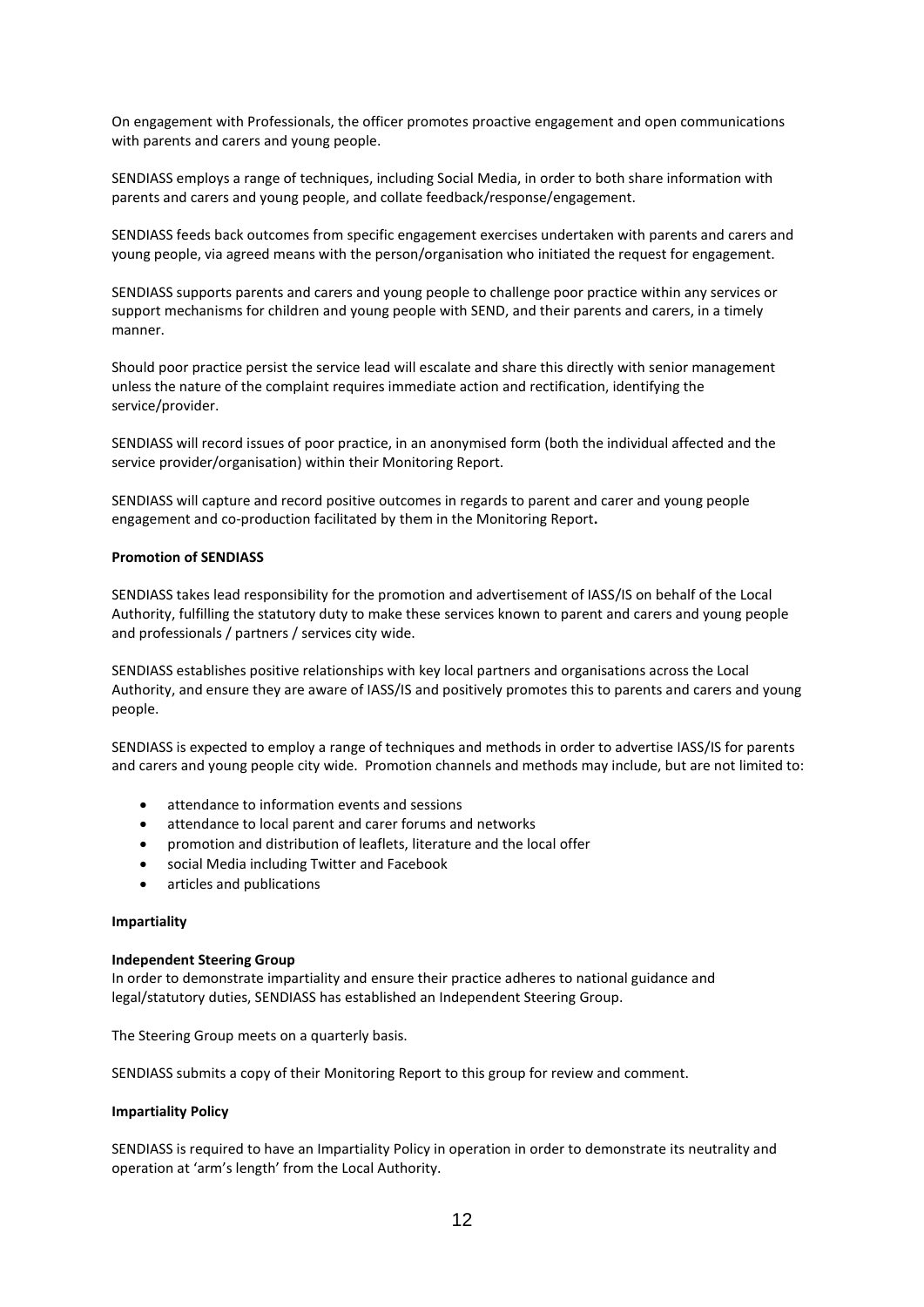SENDIASS formulates its Impartiality Policy in conjunction with, the Steering Group, ensuring regular review.

SENDIASS makes a free a copy of its Impartiality Policy available upon request to any party.

## **Impartiality and Service Specifics**

On appointment of staff and volunteers, SENDIASS utilises a wide range of resources and training opportunities, not limited to those provided by the local authority, providing wide ranging and neutral information.

Staff and volunteers, on behalf of SENDIASS, provide parents and carers and young people with an accurate interpretation of the law, regardless of local practice, and present the full range of options that are applicable for consideration at a particular stage of their child's education.

### **Operational Requirements**

In order to demonstrate its impartiality, and that the service operates at 'arm's length' from the Local Authority, SENDIASS is required to adhere to a number of operational requirements;

### **Service Logo**

SENDIASS engages with parents and carers and young people in order to design a representative individual service logo that is different to that of the Local Authority.

SENDIASS includes the service logo on all materials, literatures and resources, for example their dedicated website and information packs.

### **Office Space**

SENDIASS occupies its own office space. The office space can be leased from the Local Authority and is separate from any other service operated by the Local Authority, in order to ensure confidentiality is maintained.

SENDIASS ensures that its office space is situated in an easily accessible location for parents and carers and young people whom:

- **(1)** have their own transport the provider will ensure there is appropriate parking facilities; including disabled parking facilities, within a reasonable walking distance of the office premises;
- **(2)** utilise public transport –including local bus and rail services;
- **(3)** are on foot.

SENDIASS ensures the office space is wheelchair accessible.

SENDIASS ensures the office has a space to facilitate confidential meetings with parents and carers and young people.

### **Office Opening Hours**

**I**n order to provide effective and timely information, advice and support to parents and carers and young people, SENDIASS ensures the office premises are staffed or supported by an answer machine service between the hours of:

Monday – Friday 08:00 – 17:00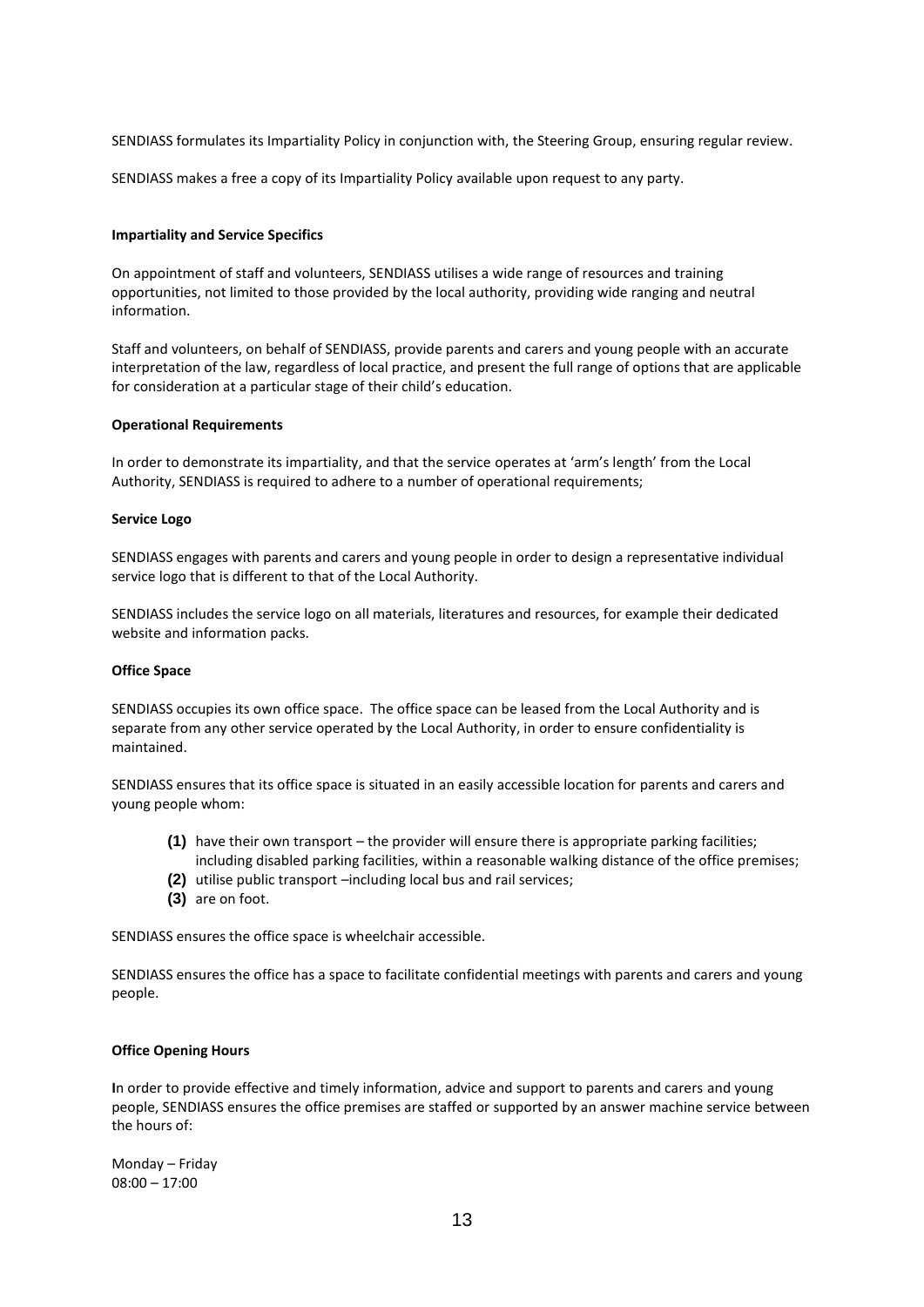## **Dedicated Website**

SENDIASS operates a dedicated website, demonstrating impartiality.

SENDIASS includes the website address on promotional materials and correspondence.

SENDIASS ensures the dedicated website informs parents and carers and young people that the service is commissioned by the Local Authority, however it operates independently and impartially of the Local Authority.

SENDIASS ensures the dedicated website acts as a 'one stop information shop' for parents and carers of children and young people with SEND. Suggested content may include but is not limited to:

- information, advice and support in relation to SEND
- contact details and referral methods.
- link to the Local Offer
- copies of information leaflets and literature in a downloadable format
- useful links
- local parent and carer and young people events
- personal budgets
- volunteering

SENDIASS is strongly encouraged to employ and utilise Social Media as a means to promote themselves and engage with parents and carers and young people encouraging interaction, discussions and feedback.

## **Confidential Helpline**

SENDIASS operates an independent, confidential Telephone Helpline service.

SENDIASS includes the Telephone Helpline number on all promotional literature, correspondence and on their dedicated website and social media

SENDIASS ensures the Telephone Helpline is staffed by an appropriately trained and knowledgeable staff member or volunteer.

SENDIASS operates an answerphone messaging facility.

SENDIASS ensure messages are retrieved by staff and volunteers in order to maintain confidentiality.

SENDIASS has a maximum period of two working days in order to respond to a referral/enquiry/answerphone message.

In order to demonstrate good practice, SENDIASS will endeavour to respond referrals/enquiries/answerphone messages within one working day, wherever possible in-keeping with the principle of earliest intervention and delivery of the right support at the right time.

### **Dedicated E-mail**

SENDIASS established a dedicated e-mail address for parents and carers and young people.

SENDIASS includes the e-mail address on all promotional literature, correspondence and on their dedicated website and social media

SENDIASS In order to maintain confidentiality ensures the dedicated e-mail inbox is only accessed by staff and volunteers.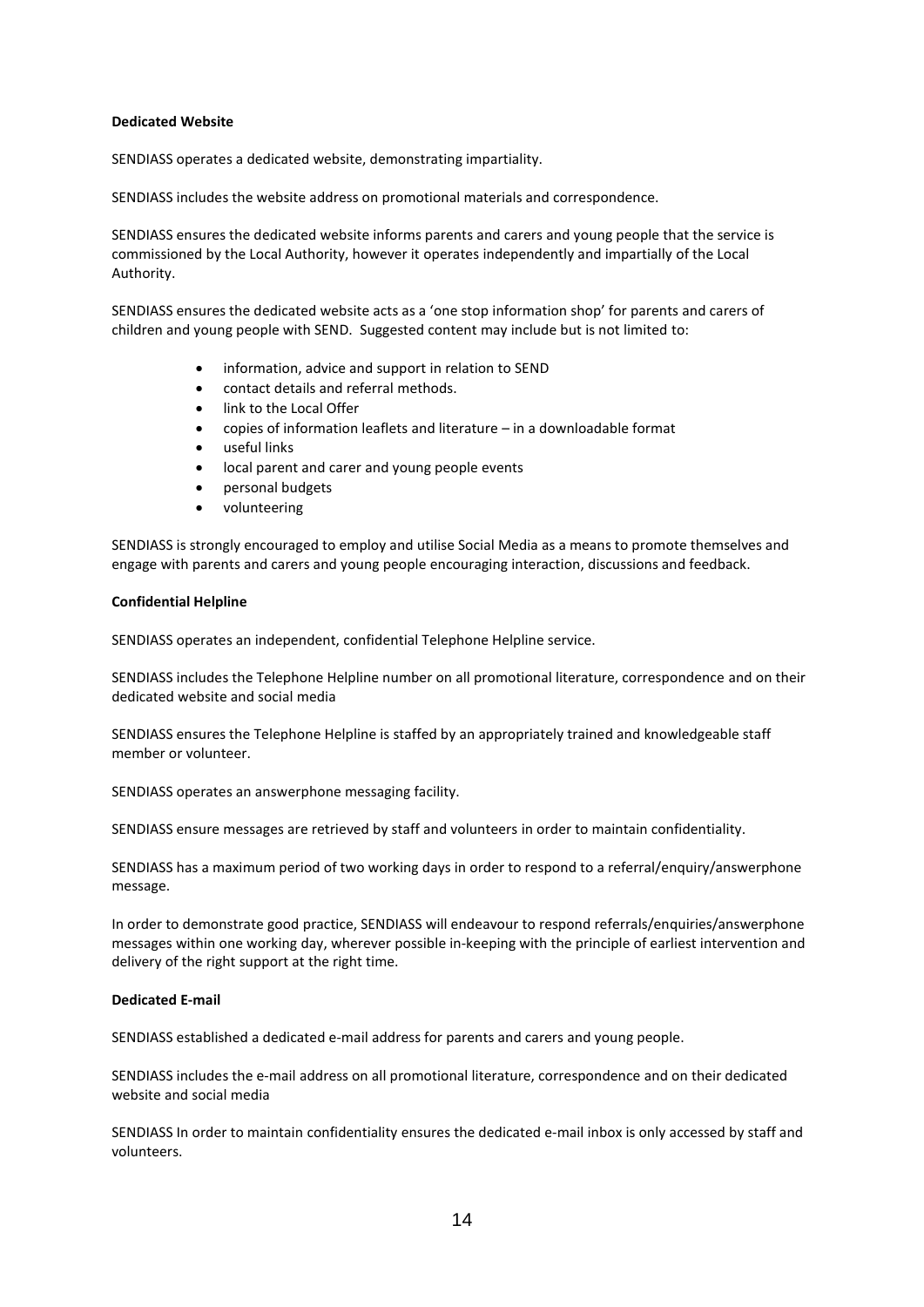SENDIASS has a maximum period of two working days in order to respond to an e-mail.

In order to demonstrate good practice, SENDIASS will endeavour to respond to a referral/ e -mail/enquiry/answer phone message within one working day, wherever possible thus in-keeping with the principle of earliest intervention and delivery of the right support at the right time.

### **Electronic Recording System**

SENDIASS operates and monitors an electronic recording system i.e. a database in order to record all referrals and requests for information, support and advice received.

SENDIASS seeks the consent of parents and carers and young people before recording their details on the electronic recording system, and advise parents of the purpose and usage of the information.

The operation of an effective recording system will enable parents and carers and young people's details to be stored and maintained, preventing the need for parents and carers and young people to repeatedly provide information.

Following entry of the initial referral information, the electronic recording system will enable SENDIASS staff to record summary information, including but not exclusively limited to:

- **(1)** summary of any information, advice and support offered (including dates);
- **(2)** the dates of contact with any professional bodies;
- **(3)** summary of any actions taken including attendance at meetings and sharing of any support information/literature;

In order to maintain confidentiality, the electronic recording system will only be directly accessed by SENDIASS staff and volunteers.

Parents and carers and young people have the right to request the removal of their information from the electronic recording system at any time.

SENDIASS will ensure any information taken from the database for the purposes of reporting to the Local Authority will be anonymised.

### **Confidentiality**

SENDIASS is required to have a Confidentiality Policy in operation in order to demonstrate its impartiality from the Local Authority.

All staff and volunteers delivering IASS/IS will sign the Confidentiality Policy, upon commencing their post; failure or refusal to sign will prevent the individual from delivering information, advice and support on behalf of SENDIASS.

SENDIASS acts in compliance with Common Law and the requirements of the Data Protection Act in regards to the storing, handling and disclosure of information.

In maintaining Confidentiality, no information about either a parent or carer, or their child, or young person is disclosed either directly or indirectly to any party external to the SENDIASS; this includes the Local Authority, without the express consent of the parent/carer/young person.

**SENDIASS** anonymises all information contained within any monitoring or reporting requirements in regards to issues and examples of poor practice. This data is shared with the Steering Group and Local Authority.

**SENDIASS** does not contact any other agency or professional body without the express consent of the parent or carer or young person.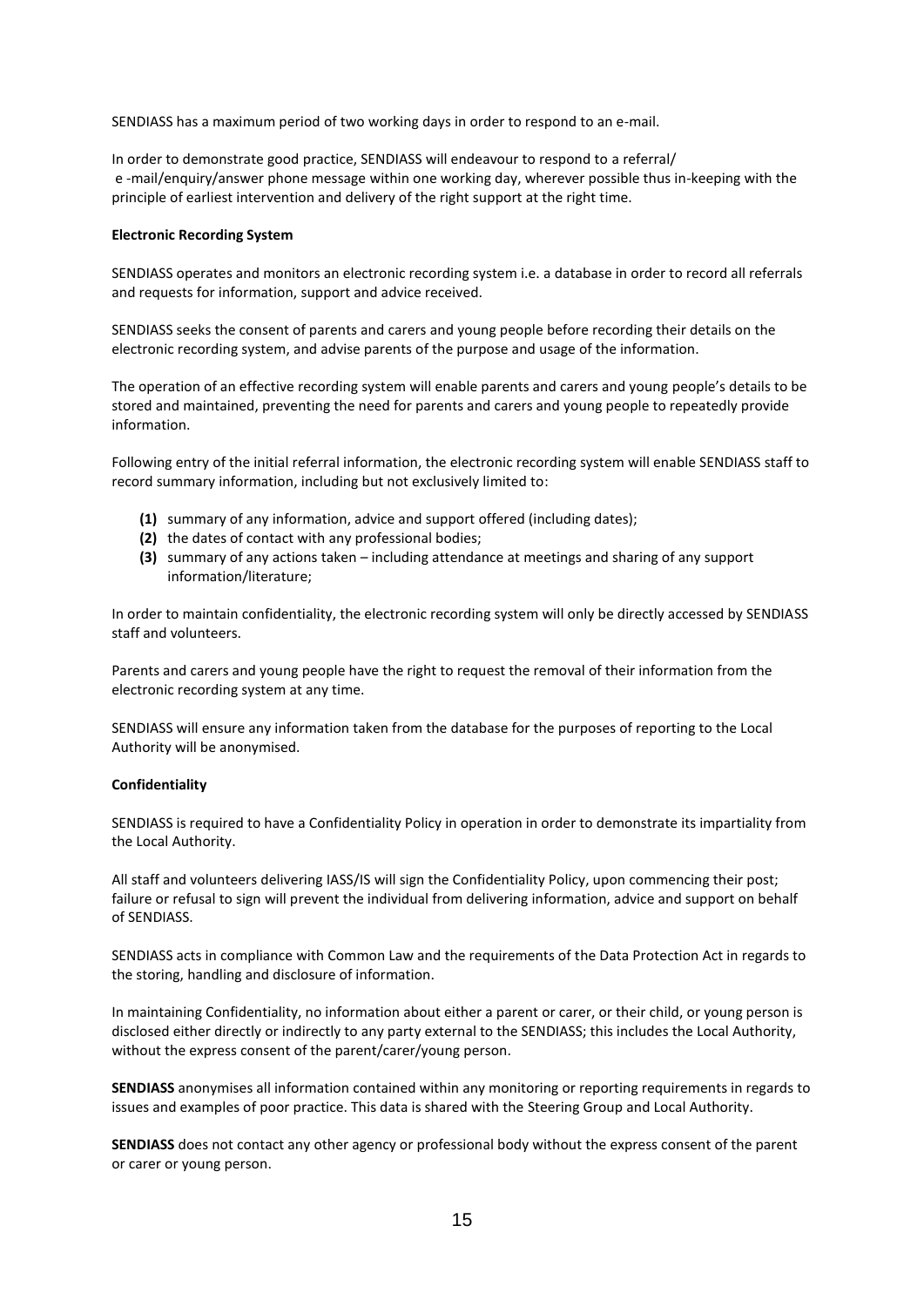**SENDIASS** may disclose information to an external party if consent is granted by the parent or carer or young person.

Exceptional circumstances may arise where SENDIASS is required to disclose information these include:

- **(1)** Safeguarding concerns: SENDIASS is required to be fully aware and compliant with Stoke on Trent's Safeguarding Policies and Procedures
- **(2)** Information, which, if disclosed, may prevent a crime
- **(3)** Information that must be legally disclosed

SENDIASS has, as part of the Confidentiality Policy in operation, strict procedures for all staff and volunteers delivering IASS/IS on behalf of SENDIASS to adhere to should exceptional circumstances arise.

Only staff and volunteer's delivering IASS/IS on behalf of SENDIASS will have access to and respond to all correspondence/messages/referrals/enquires.

SENDIASS reviews its Confidentiality Policy on an annual basis in conjunction with parents and carers and young people. All changes will be verified and consented to by the Steering Group.

### **Service Delivery Plan**

SENDIASS adheres to and strives to achieve the Quality Standards as per IASNN and the Department of Education guidance at all times. The purpose of the guidance is to shape service delivery and drive for service improvement.

## **Service delivery plan**

As per National Quality Standards, SENDIASS develops a Service Development Plan.

The Service Delivery Plan will include as a minimum standard:

**(1)** The vision, values and principles behind the delivery of information, advice and support.

**(2)** All service components and standards of delivery.

**(3)** Any development needs and how SENDIASS will work to achieve these.

**(4)** The quality assurance measures in operation

**(5)** Ensure the provision of the service supports the achievement of Stoke on Trent's over-arching key priorities.

SENDIASS co-produces the Service Delivery Plan with parents and carers and young people through the Steering Group to ensure the service delivery is responsive to and representative of local need.

SENDIASS ensures regular review and update of the Service Delivery Plan, in consultation and agreement with the Steering Group.

SENDIASS will share a copy of their Service Development Plan upon request with any party**.**

### **Accountability, Reporting and Monitoring**

## **Service Lead:**

The lead for SENDIASS reports directly to the Strategic Manager for Learning Services.

The Service lead participates in and attends regular supervision sessions with the Strategic manager for Learning Services, which includes discussion in relation, but not solely limited, to:

- service performance
- **•** service issues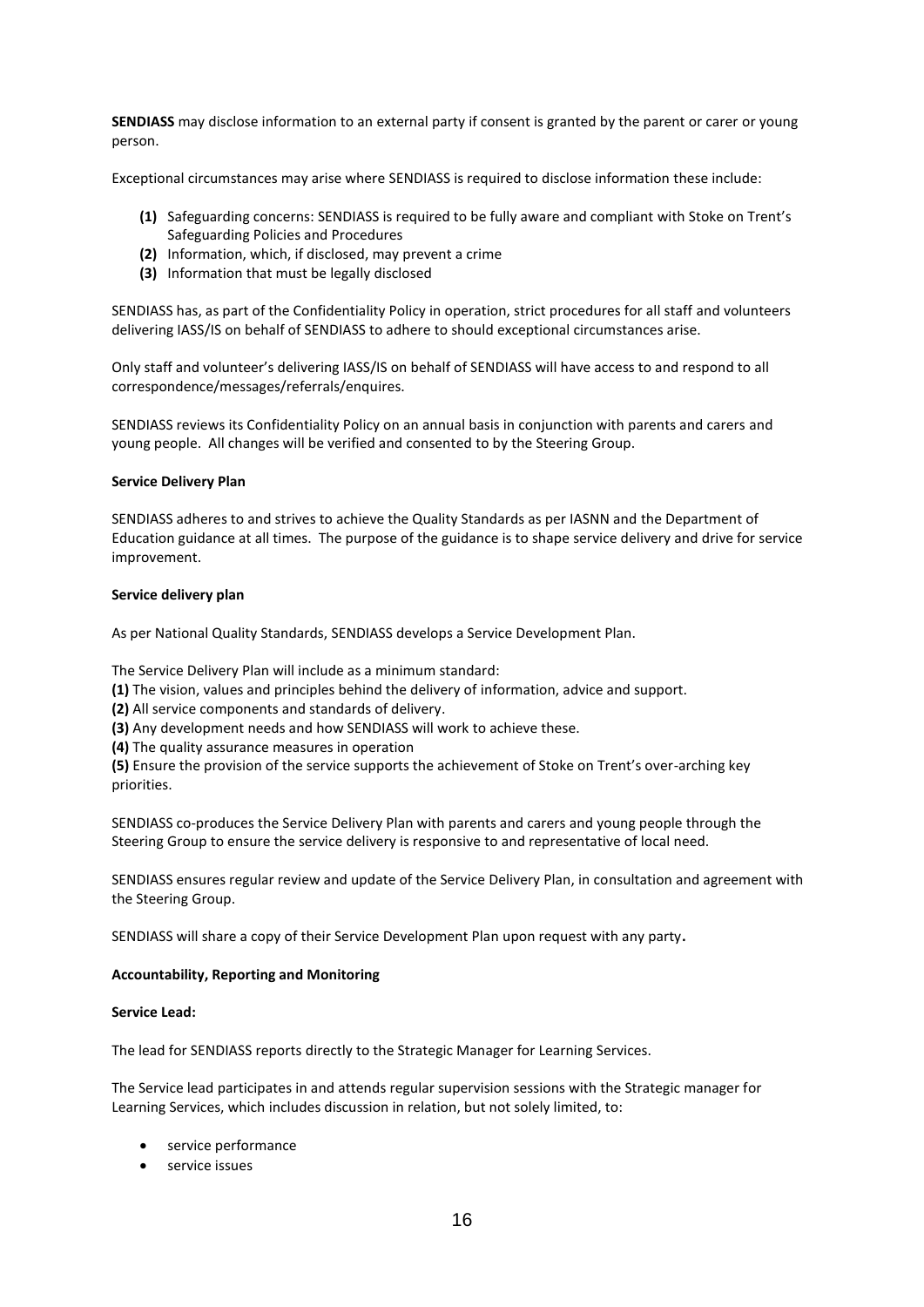- poor practice individual cases will be anonymised in terms of reference to the child/young person with SEND and their families, unless consent to disclose this information is granted
- examples of good practice

## **Monitoring**

SENDIASS produces quarterly Monitoring Reports for the Steering group.

The Monitoring Report will be completed by SENDIASS and submitted to the Steering Group for review and comment.

# **Staffing**

The delivery of information, advice and support will be facilitated by both paid staff members and volunteers on behalf of SENDIASS.

## **Volunteers**

**SENDIASS** actively encourages and advertises for persons to volunteer in the delivery of information, advice and support for parents and carers and young people.

Following an application or expression of interest from a potential volunteer SENDIASS will undertake an 'informal' interview/discussion with the person to ensure suitability of skills.

Volunteers receive appropriate support and training by SENDIASS, and as per IASSN national training standards and recommendations. This will include, but is not limited to:

- (1) Mandatory training;
- (2) SEND legal training;
- (3) Independent Support training.

No person acting in a volunteer capacity will attend meetings or professional forums in order to further their own personal interest.

## **Training**

SENDIASS ensures staff and volunteers undertake mandatory training and if engaging with casework, the national training programme delivered by the IASSN and associates.

SENDIASS ensures that all staff and volunteers delivering information, advice and support to parents and carers and young people are properly and sufficiently knowledgeable with regard to the provision of the Service. This will include, but not limited to, matters relating to:

- Core Principles of the service
- Education, Health and Social Care including relevant legislation and practice relating to SEND
- Impartiality and Confidentiality
- Safeguarding
- Disability Awareness
- Equality and Diversity
- Health and Safety
- Interpersonal skills
- Local Offer
- Disagreement Resolution and local practice
- Mediation and Tribunal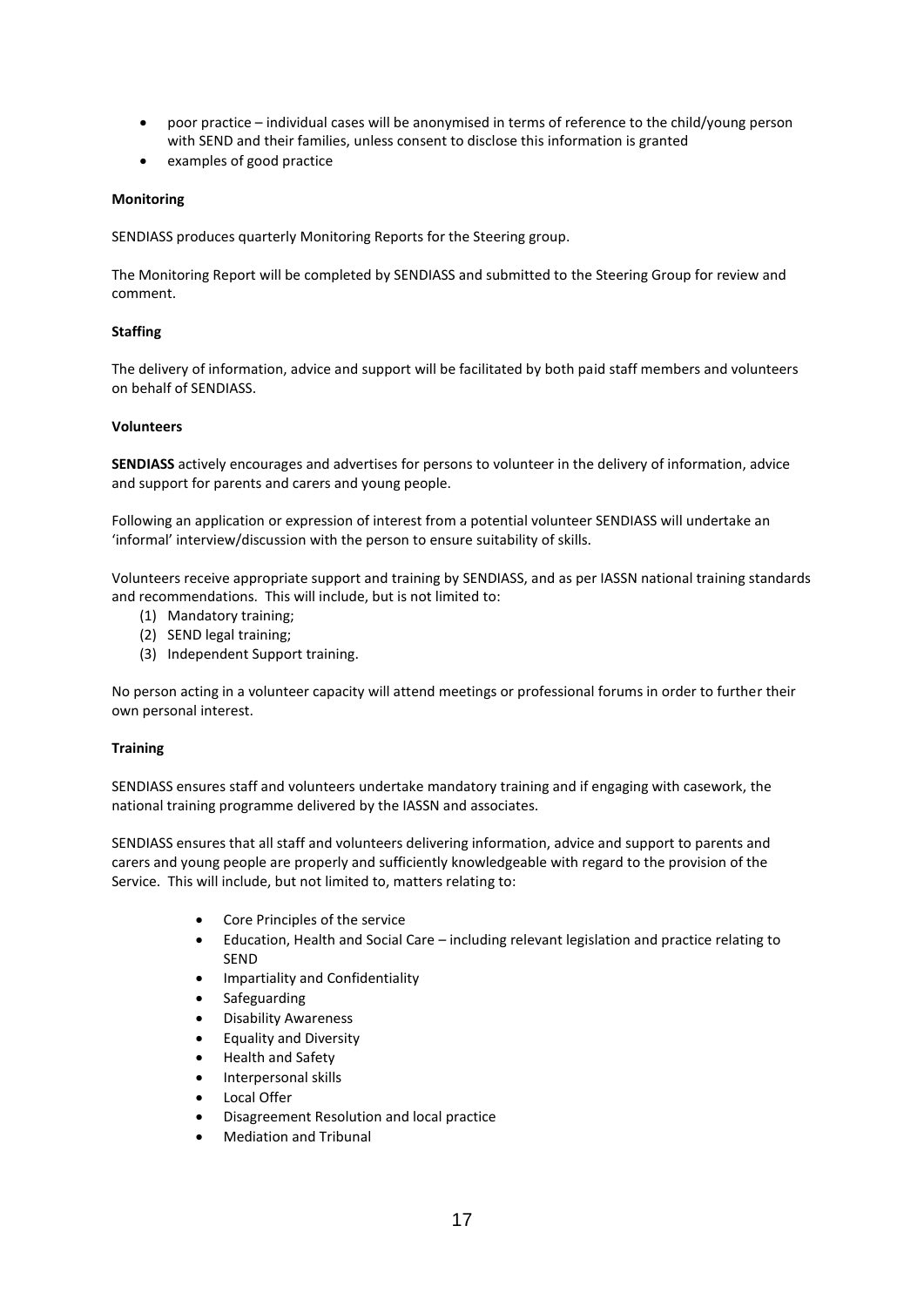On appointment, SENDIASS will ensure that all staff and volunteers undertake the City Council Mandatory Induction Programme which will cover all basic policy and procedure and the core principles of the service which is inclusive of, but not limited to the aforementioned matters.

SENDIASS ensures that an appropriately qualified and trained staff member observes any new staff member or volunteer to ensure delivery of accurate information and a high quality service, before they undertake lone case working, during their Induction Programme.

## **Supervision**

SENDIASS has an accessible Supervision Policy in operation.

SENDIASS ensures that all staff and volunteers acting on their behalf are in receipt of routine supervision and support.

Based upon the nature of individual casework, SENDIASS is required to carry out supervision on a monthly basis by the Service Lead.

Regular supervision will offer staff and volunteers the opportunity to discuss:

- Individual casework issues;
- Practice issues;
- Health and Safety issues and concerns;
- Wellbeing;
- Training Requirements and Development opportunities.

### **Independent Support**

SENDIASS ensures a proportionate number of staff and volunteers undertake the additional national Independent Support Training – in order to provide information and support to persons undertaking the EHCP Process: be this a new EHCP application or conversion from an existing statement.

SENDIASS is encouraged to undertake an application for additional funding opportunities via The Council of Disabled Children in relation to appointment of additional Independent Supporter's.

## **Disclosure Barring Service (DBS)**

SENDIASS ensures that all staff and volunteers, regardless of their role or responsibilities within the provision of the service, have undertaken a Criminal Record's check via the Disclosure and Barring Service (DBS) before commencing their role: evidence of which will be presented to Stoke City Council on request.

For the avoidance of doubt, SENDIASS ensures that Enhanced DBS and Barred Check Lists are routinely carried out for all persons acting on their behalf in the provision of the service.

For the avoidance of doubt, SENDIASS will not permit any person, either in a paid or volunteer capacity, whom is deemed ineligible through the information disclosed within the Enhanced DBS and Barred Checks to provide any element of the service provision.

SENDIASS will inform the Council immediately should the aforementioned issue arise.

## **Complaints**

SENDIASS operates a comprehensive, fair and accessible Complaints Procedure in relation to its own service provision for the following persons:

**(1)** Parents and carers of children and young people with SEND.